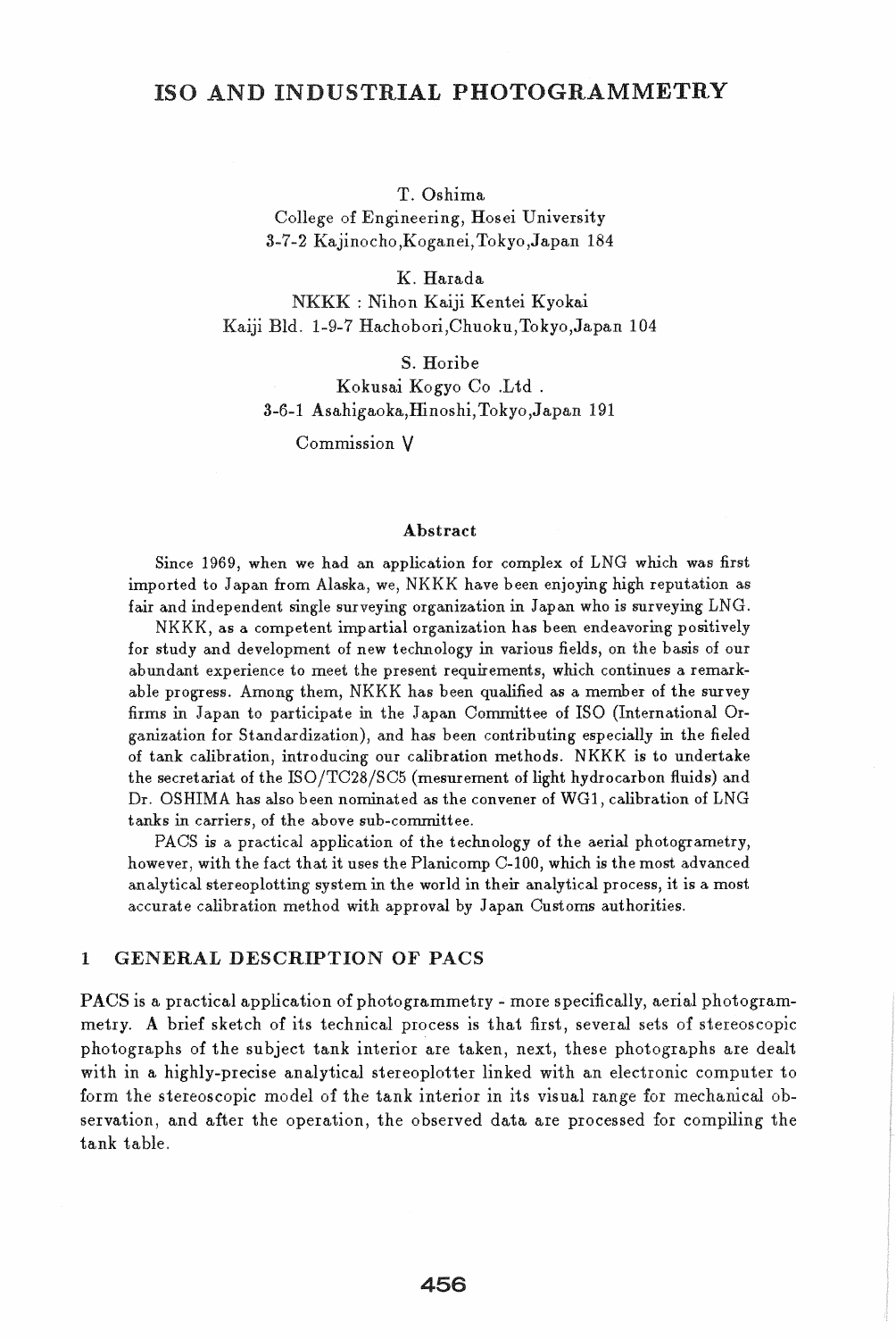In the calibration of the spherical tank, photoshooting operation shall take place repeatedly to get a chain of stereoscopic photographs to be numbered from the first to the last model, which cover the whole space of the tank interior. Target coordinates will be determined on the first model with the reference scales. Second and successive models will be connected by means of some common targets in each adjacent model, then a model of the whole tank is formed.

Furthermore, numerous points on the model of tank interior observed and whole shape of the tank on which volumetric computation is made is formed from those coordinates.

Since the object of these photoshootings is a spherical tank interior, the same targets are 0 bserved on the first and the last models thereby the connection to be checked.

### 2 PROCESS OF PACS

[ Flow chart ]



Figure 1: Flow chart

Note:

1. Worker required (per tank)

| (a) Photoshooting            | approx. 7 persons |
|------------------------------|-------------------|
| (b) Photographic processing. | 1 persons         |
| (c) Mechanical observation   | 1 persons         |
| (d) Data processing.         | 1 persons         |
|                              |                   |

(including compilation of tank table)

- 2. Time required (per tank)
	- (a) Photoshooting approx . 6-7 hrs. (including preparatory work and clearance work)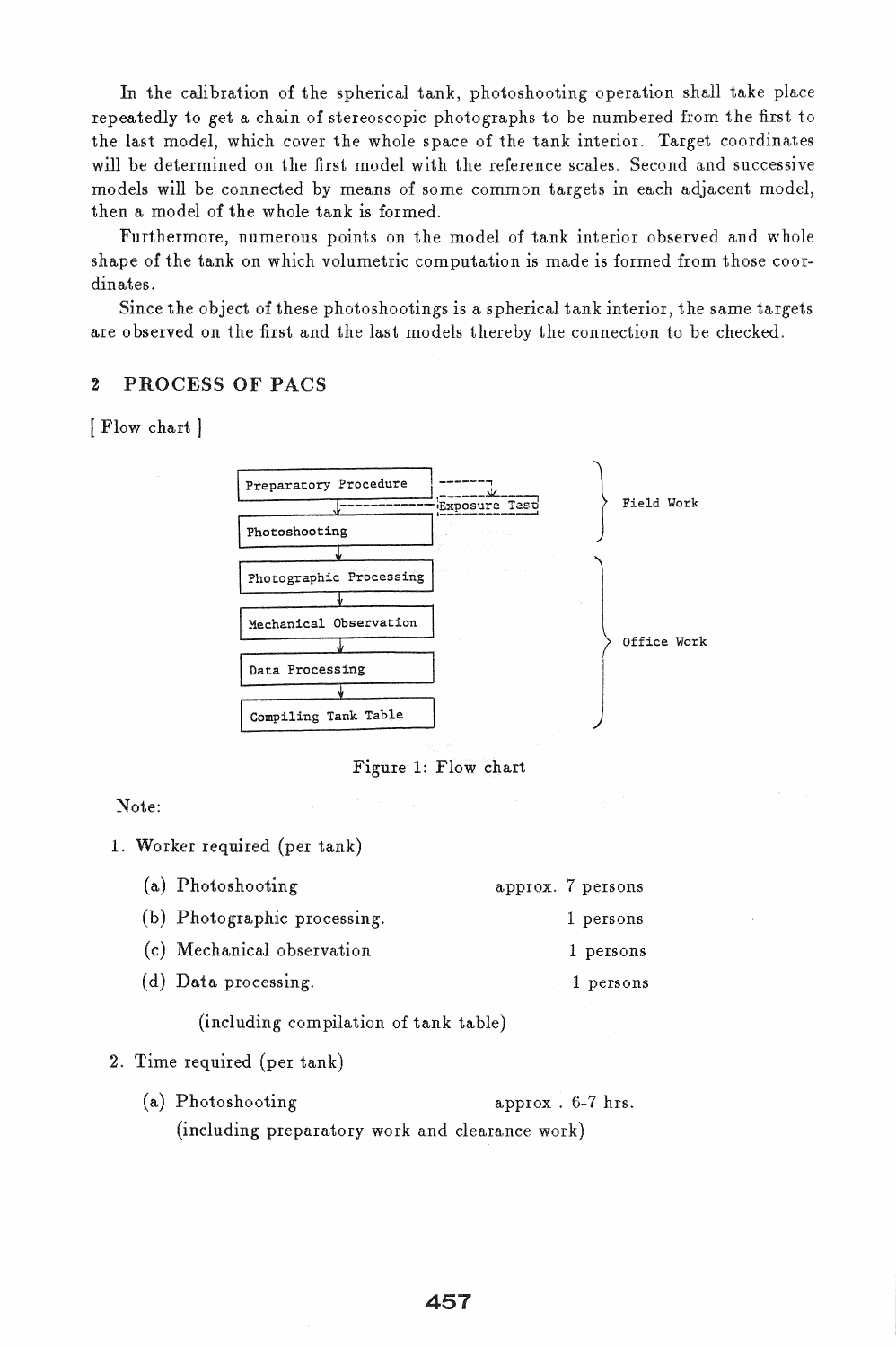(b) Photographic processing approx. 2 days (including development,reproduction of copies,drying of films and photographic papers)

| (c) Mechanical observation. | approx. 5 days |  |
|-----------------------------|----------------|--|
| (d) Data processing         | approx. 5days  |  |
|                             |                |  |

(including compilation of tank table)

# 2.1 Preparatory Procedure

## 1. Marking as targets

Targets will be marked at predecided position on the tank interior by shipyard during fabrication process.

(a) Number and position

Total 162 points of targets will be marked at intersection of latitudes (include the equator) and longitude at respective intervals of 20°.



Figure 2: Position and number of targets

(b) Shape of the targets and way of marking



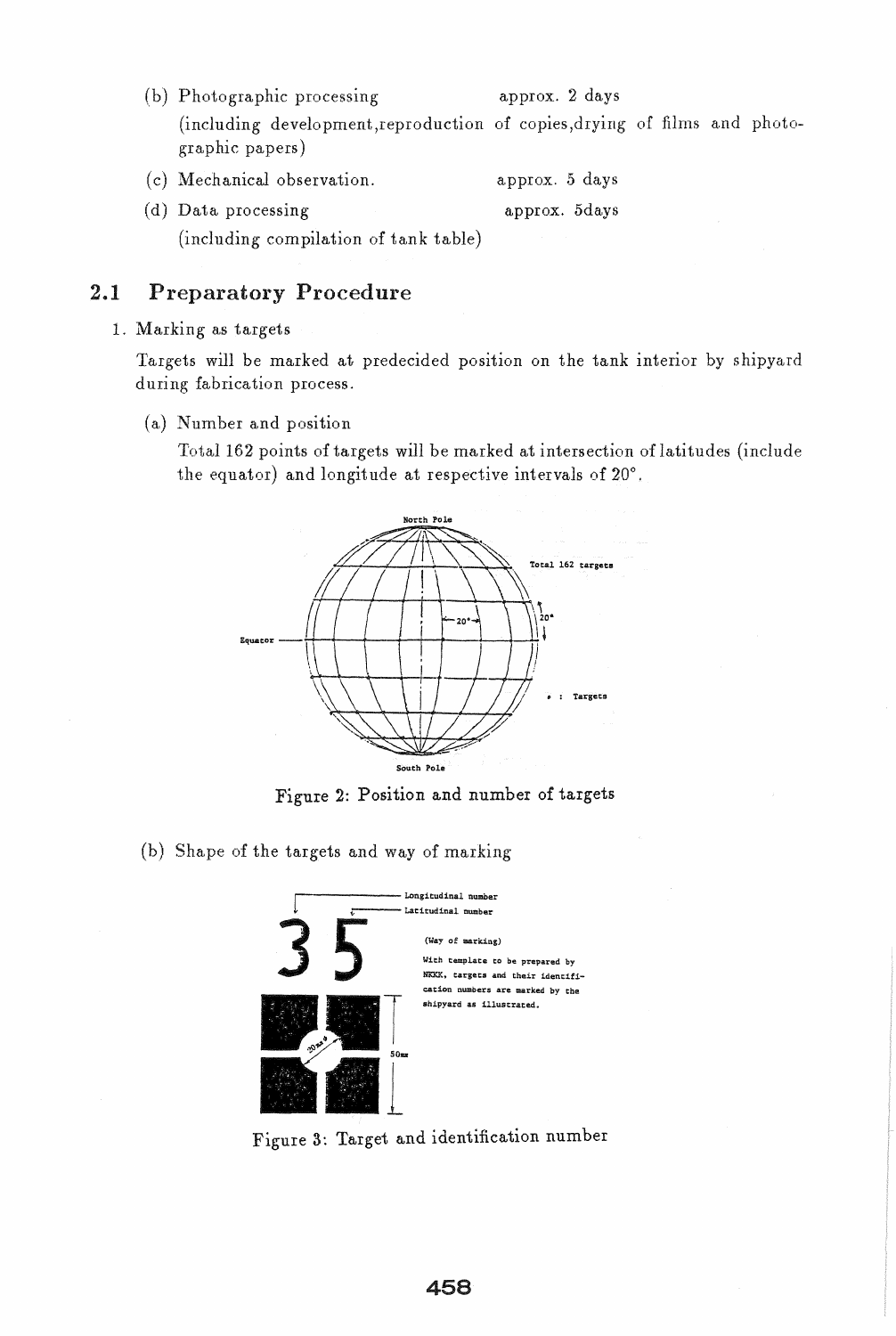2. Setting of reference scales

Reference scales are hung along periphery of the pipe tower.

3. Setting of camera pedestal

The pedestal made from aluminum ladder is set at predecided locations.

4. Expos ure test

An exposure test is to be carried out on the spot. To insure the correctness of the exposure, a photograph is taken, developed and checked on the spot immediately. From the exposure test, the best exposure can be determined then formal photographing will take place.

## 2.2 Photoshooting

Stereoscopic photographs which cover over all the tank interior are shot one after one from predecided stations.

Because of limited photographing coverage, two photographs are taken from a camera station by moving the camera angle up and down.

Meanwhile for a contingency due to difficulty with the camera, a spare one the same kind as used is arranged.

Camera station is determined according to the tank structure, for example, 10 station on approx . 9 meters of altitude.

|              | Name $\vert$ Carl Zeiss(jena) | Sokkisha                                                       | Carl Zeiss      | Wild                                              |
|--------------|-------------------------------|----------------------------------------------------------------|-----------------|---------------------------------------------------|
|              | UMK 10/1318                   | <b>KSK-100</b>                                                 | $TMK-10$        | P31                                               |
| Focal Length | $99 \text{ mm}$               | $-90$ mm                                                       | $60 \text{ mm}$ | $45 \text{ mm}$                                   |
| Picture Size |                               | $120 \times 166$ mm   102 x 145 mm   90 x 120 mm   92 x 118 mm |                 |                                                   |
| Distortion   | $5 \mu$ and less              | and the second doub                                            |                 | do   $\boldsymbol{A}$ $\boldsymbol{\mu}$ and less |

We can enumerate the following cameras as suitable for our use:

Table 1:

At present, PACS uses Carl Zeiss(jena) UMK 10/1318.

# 2.3 Additional Field Work

#### 1. Measuring work

In-tank and wall temperatures are observed, in addition, height of gauge pedestal and of the others required are measured.

2. Confirmation and verification of accuracy

As a measure to confirm calibration accuracy by the PACS, some object of which length has been known is photographed at the time of official photographing. Then, its length measured by the PACS is compared with the known length of the object.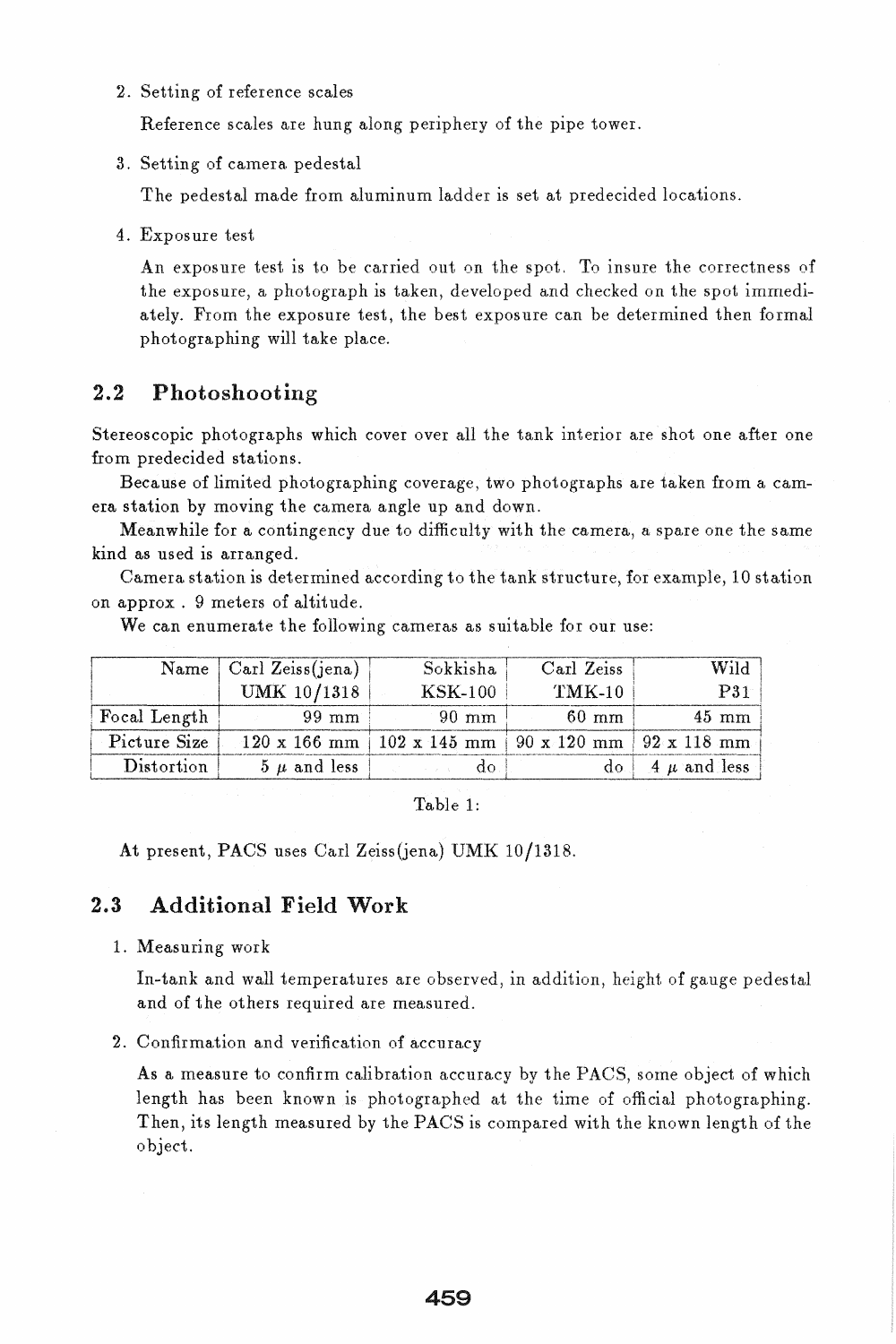

Figure 4: Position & number of observation points

## 2.4 Mechanical Observation

Stereoscopic photographs obtained from the previous paragraphing are set onto the analytical stereoplotter, then, the data necessary for compilation of the tank tables are observed on the stereoscopic model, formed therein by means of the procedure undermentioned.

Our PACS is now using PLANICOMP C-100 as the stereoplotting instrument, the performance of which is described below:

Size of measuring mark (mess mark) .....20  $\mu$ 

Orientation capability ............................ 1 JL

Besides, this instrument decides nominated positions mechanically, and records observed data on magnetic tape automatically so that there is no risk of erroneous record-Ing.

Utilizing this function, 36 points (10 interval at a level) at each of the 35 levels (about I-meter interval in height) are determined automatically.(See Fig A)

Then, coordinates (x,y,z) of observation points exist nearly a nominated position are noted by manual operation of the Planicomp C-100.

Then, coordinates of the observation points are recorded on the magnetic-tape of the mini-computer.

Major erroneous factor at the time of 0 bservation by the Planicomp C-100 arises from human error at the time of the conforming operation of the mess mark, and this is deemed to be less than 5  $\mu$  which corresponds to 1/4 of 20  $\mu$ , the diameter of the mess mark.

### 3 DATA PROCESSING

The best-fit circle and its radius is calculated on the basis of 36 coordinates  $(x,y,z)$  at each level in accordance with the following procedure.

Procedure to calculate the best-fit circle from the least square method.

$$
(x_i - x_o)^2 + (y_i - y_o)^2 - r_o^2 = \varepsilon_i
$$
 (1)

where:

 $x_i, y_i$ : Observed coordinate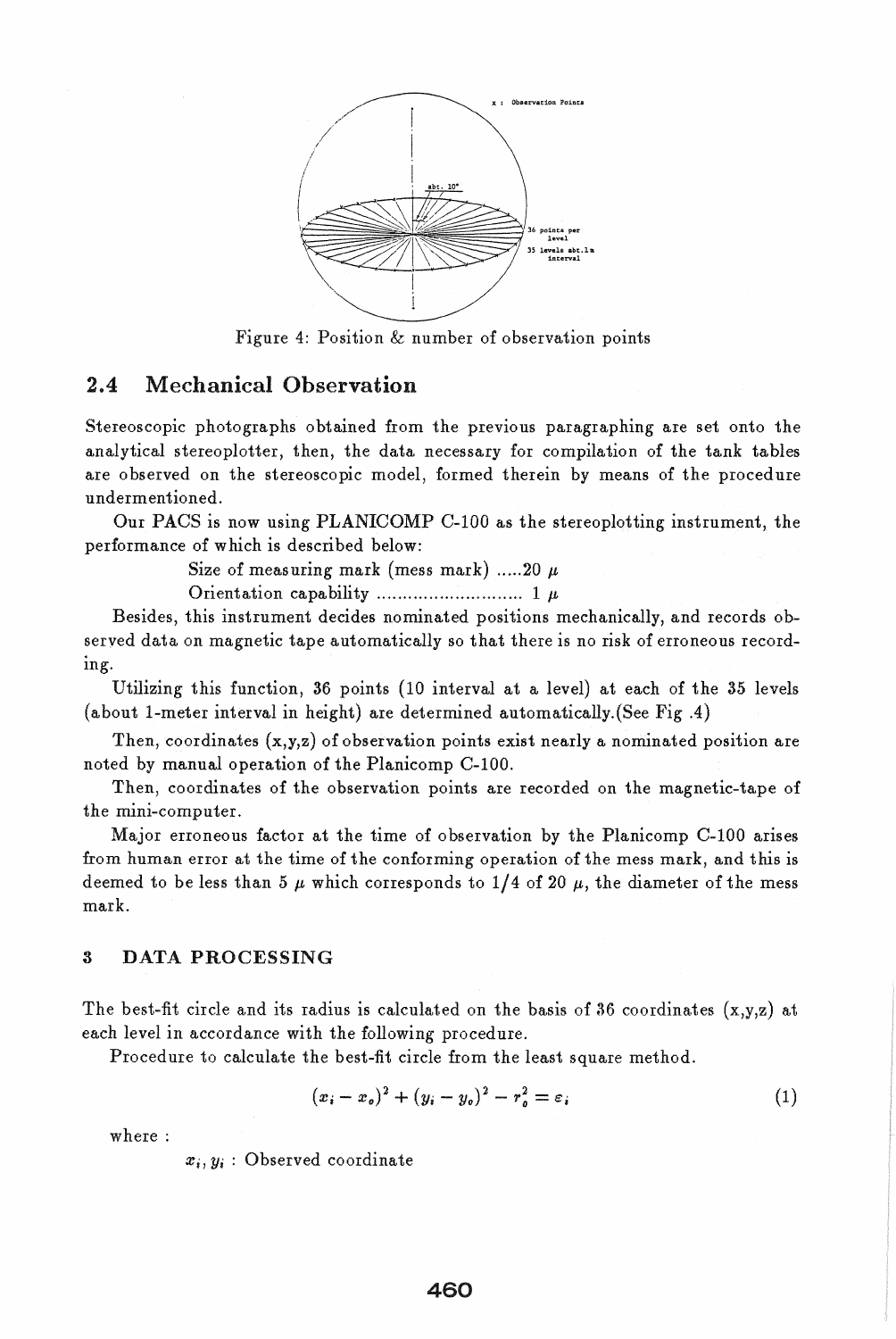$x_o, y_o$ : Coordinate of the center of the best-fit circle

*r* 0 : Radius of the best-fit circle

 $\varepsilon_i$  : Residual

$$
x_o = x_o' + \Delta x
$$
  
\n
$$
y_o = y_o' + \Delta y
$$
  
\n
$$
r_o = r_o' + \Delta r
$$
\n(2)

where :  $x_o^l, y_o^l, r_o^l$  : Initial values

Substitute (2) for (1) then develop by Tailor's Law and linearize it omitting the terms higher than second order;

$$
[(x_i - x'_o)^2 + (y_i - y'_o)^2 - r'_o^2] - 2[(x_i - x'_o)\Delta x + (y_i - y'_i)\Delta y + r'_o \Delta r] = \varepsilon'_i
$$
 (3)

Then,  $\Delta x, \Delta y, \Delta r$  are calculated when the normal equation.

$$
\left(\begin{array}{cc}\frac{\partial(\Sigma\varepsilon_{i}^{\prime 2})}{\partial(\Delta x)}=0 & \frac{\partial(\Sigma\varepsilon_{i}^{\prime 2})}{\partial(\Delta y)}=0 & \frac{\partial(\Sigma\varepsilon_{i}^{\prime 2})}{\partial(\Delta r)}=0\end{array}\right)
$$
(4)

is solved, and  $x_0$ ,  $y_0$ ,  $r_0$  are calculated from  $(2)$ .

Since  $x_0$ ,  $y_0$  and  $r_0$  have been led from an approximation, $x_0$  shall be replaced by  $x_0^l, y_0$  shall be replaced by  $y_0^l$  and  $r_0$  shall be replaced by  $r_0^l$  then normal equation shall be solved again to calculate new  $x_0$ ,  $y_0$ ,  $r_0$ .

This calculation is repeated until  $\Delta x$ ,  $\Delta y$  and  $\Delta r$  converge satisfactorily to infinitesimal value, then the best-fit circle is obtained.

It is regarded that  $\Delta x$ ,  $\Delta y$  and  $\Delta r$  have converged as they reached  $\Delta x^2 + \Delta y^2 + \Delta r^2$  >  $(0.5mm)^2$  and at that time the radius  $r<sub>o</sub>$  of the best-fit circle is obtained to an accuracy of 1 mm.

#### 4 COMPILING TANK TABLE

Theory of compilation of the tank table is as follows:

- 1. Obtain the best-fit circle for 35 levels in full heigth of tank.
- 2. As illustrated below) apply shape of spherical zone between adjacent two levels.
- 3. Obtain total 36 spherical zones, including top and bottom caps, of which centers and radiuses are different from each other.
- 4. Calculate the formula of these spherical zones, which make up the sphere then compile the tank tables.

Spherical zone to be applied between level  $H_i$  and  $H_{i+1}$  has radius  $R_i$  of which center originates at  $O_i$ . (See Fig .5 & Fig .6)

And the point  $O_i$  is intersection of vertical axis of the sphere and a perpendicular from the mid point M of the cord  $\overline{P_iP_{i+1}}$ 

Note: Tank table is compiled on the reference temperature  $-160^{\circ}C$ .

Effect of liquid head and in-tank displacements for tank volume is calculated in particular.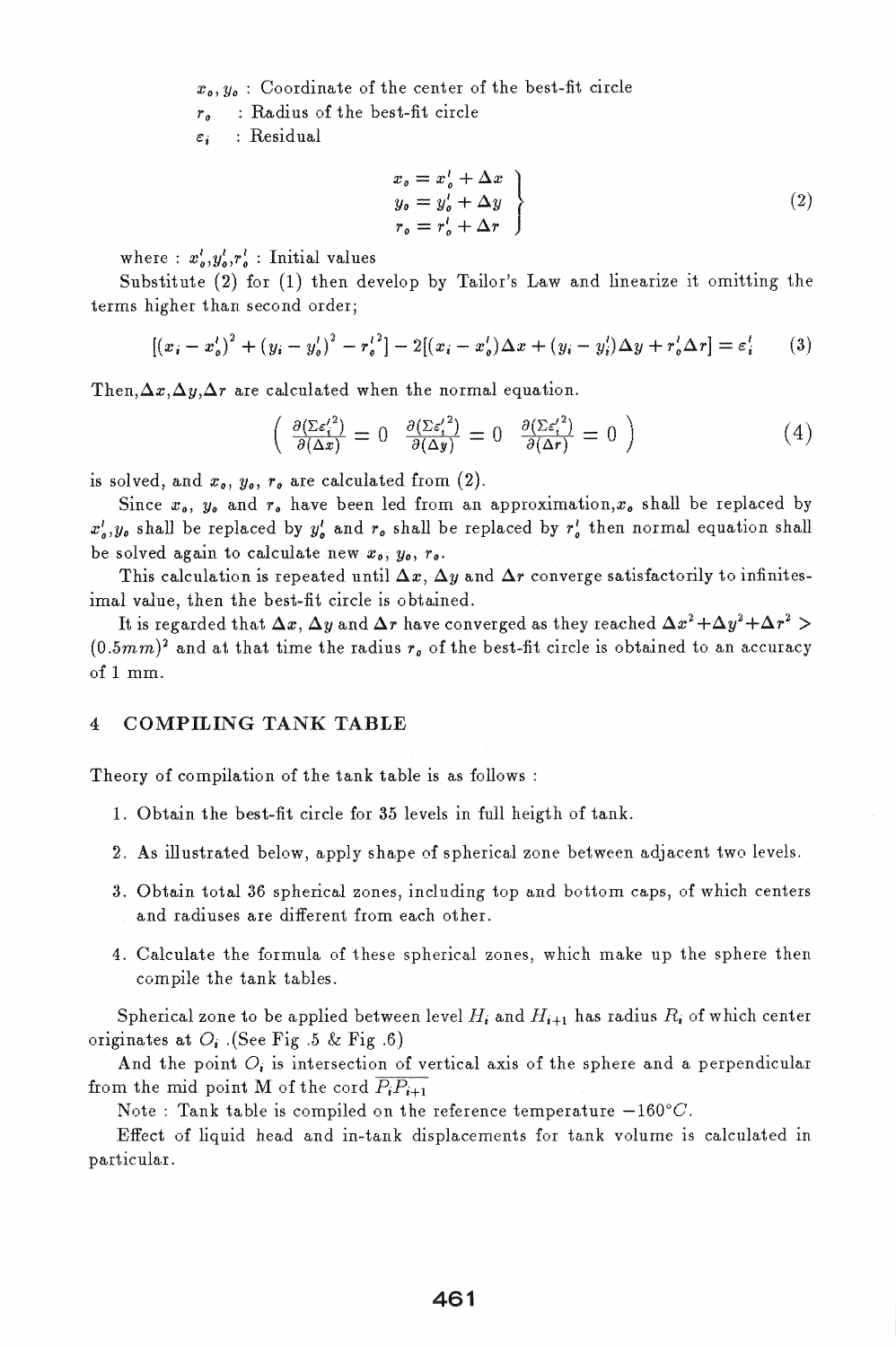

Figure 5: Spherical 'zone of adjacent two levels



Figure 6: Spherical zone to be applied between level  $H_i$  and  $H_{i+1}$ 

## 5 CALIBRATION ACCURACY BY PACS

## 5.1 Comparison with the other Conventional Method

When we filed the application for approval on PACS with the Yokohama customs authorities, we measured and calibrated the following two 0 bjects by way of demonstration examples using both PACS and Strapping Method under the witness of the customs officers in charge so as to prove the accuracy of PACS by means of comparing their test results with each other.

- (1) The horizontal and vertical lengths on a surface wall of an office building.
- (2) A cyllndrical tank on shore of 1,000 cubic meters in capacity.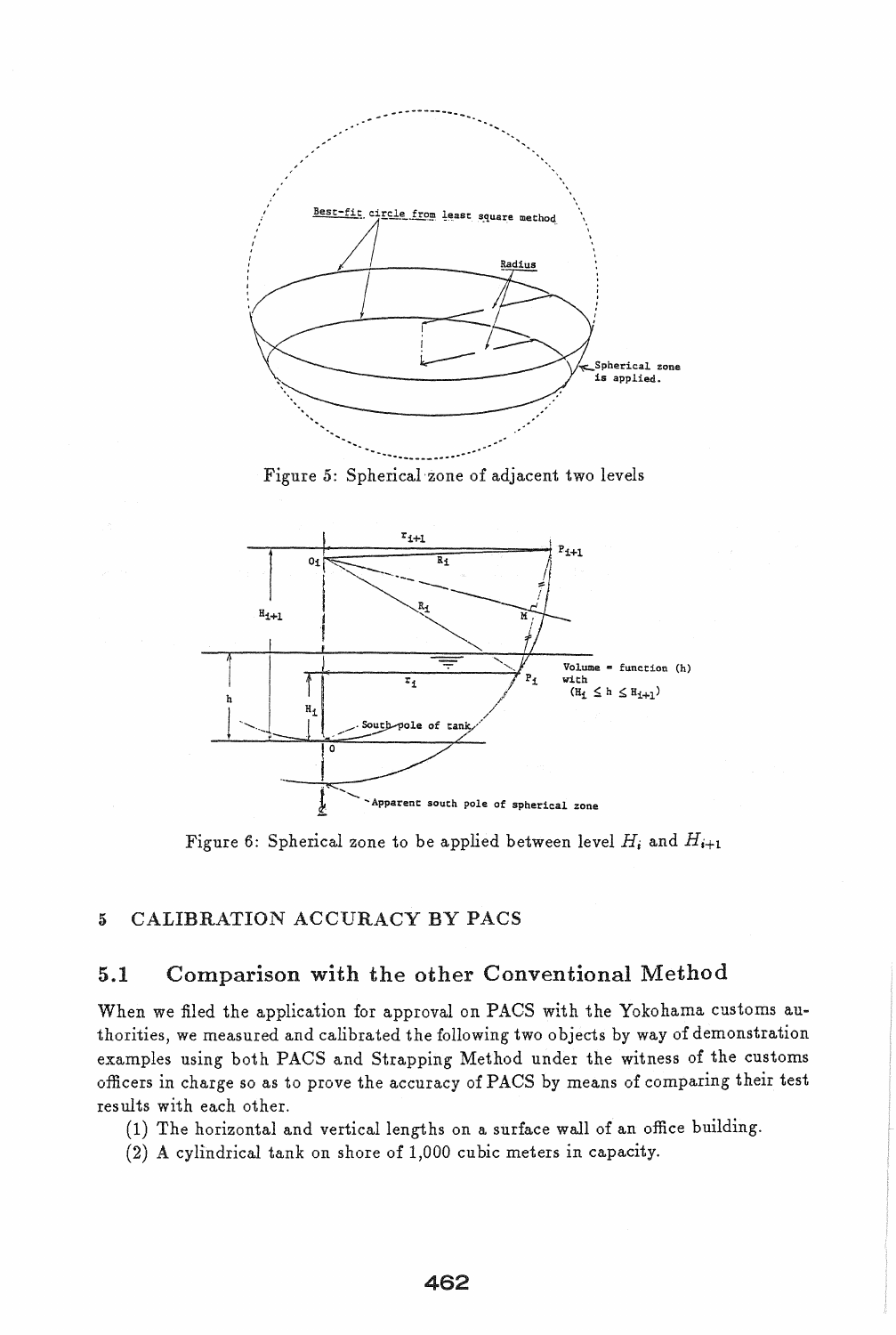# 5.2 Resultant Data

Test Results

(1) Comparing Exhibition of Horizontal and Vertical Lengths measured by Two Methods.



Note: Stereoscopic photographs of the object were shot obliquely at the predecided camera positions in order to prove superiority of the PACS.

(2) Comparing Exhibition of Tank's Dimensions

| Averaged Inner Radius |  |
|-----------------------|--|
|                       |  |

| Height of<br>Measured Position<br>mm |              | by PACS<br>mm     | by Strapping<br>mn | Difference<br>mn | $\frac{1}{2}$ |         |
|--------------------------------------|--------------|-------------------|--------------------|------------------|---------------|---------|
|                                      |              | No.2 Ring (2,075) | 5,296.3            | 5,295.6          | $+0.7$        | $+0.01$ |
| No.l                                 | $^{\prime}$  | (1, 875)          | 5, 295.2           | 5,295.7          | $-0.5$        | $-0.01$ |
| No.1                                 | - 88         | (1, 505)          | 5,299.2            | 5,299.5          | $-0.3$        | $-0.01$ |
| No.1                                 | $^{\bullet}$ | (440)             | 5,300.2            | 5,297.9          | $+2.3$        | $+0.04$ |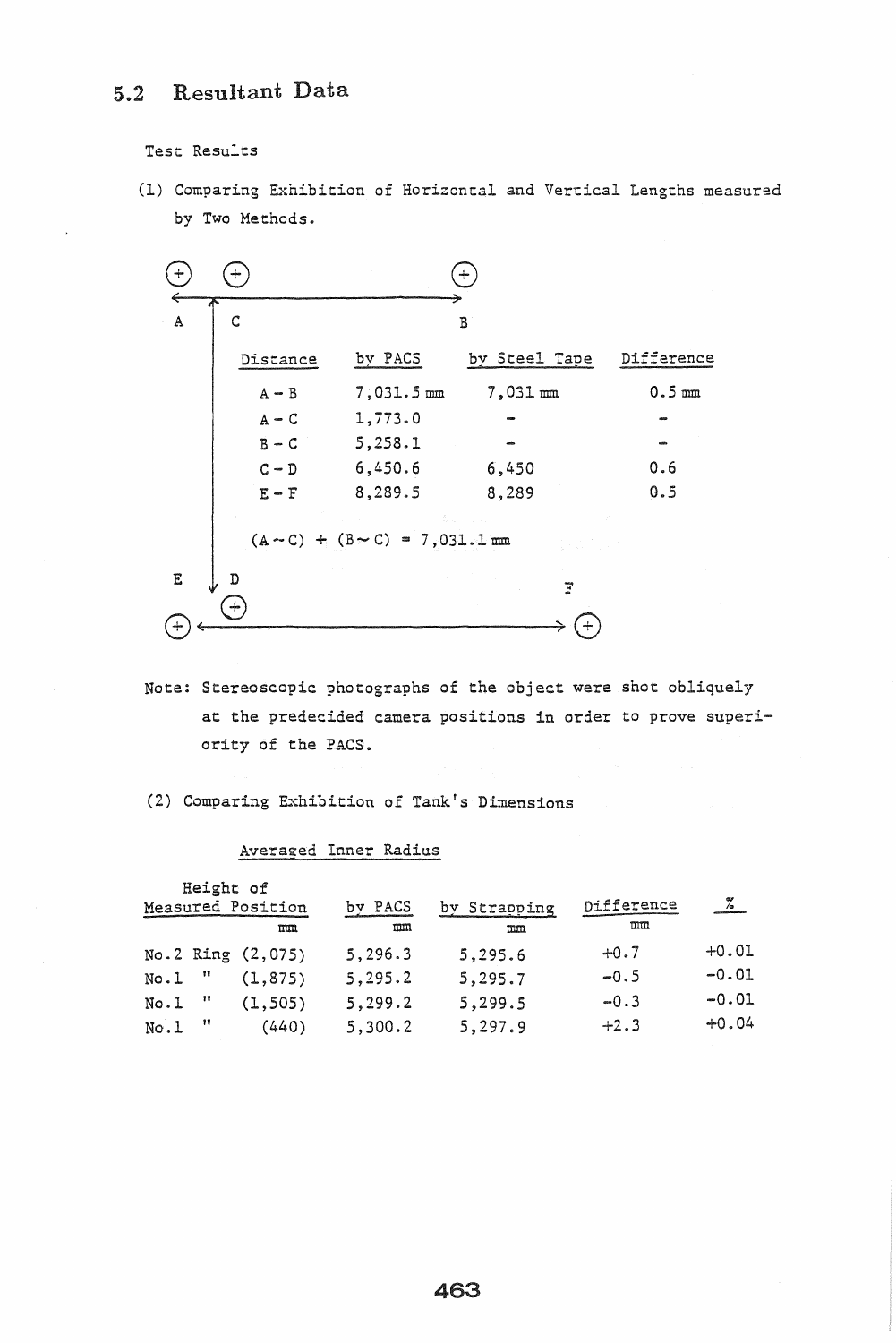Full Height

| PACS<br>$\texttt{mm}$ )   | Steel tape<br>by<br>m <sub>n</sub> | Difference<br>$\text{mm}$ | œ,<br><b>CONTRACTOR CONTRACTOR</b> |
|---------------------------|------------------------------------|---------------------------|------------------------------------|
| $11,956$ *<br>6<br>11,962 | 11,962                             |                           |                                    |

Note: \* thickness of the top angle

# (3) Volumetric Comparison by Two Methods

| Depth<br>(mm) | $(\texttt{Empty})$<br>PACS<br>bv<br>(m <sup>3</sup> ) | (Full tank)<br>Strapping<br>by<br>(m <sup>3</sup> ) | Difference<br>(m <sup>3</sup> ) | ℅    |
|---------------|-------------------------------------------------------|-----------------------------------------------------|---------------------------------|------|
| 160           | 10.072                                                | 10.065                                              | 0.007                           | 0.07 |
| 1,000         | 84.246                                                | 84.189                                              | 0.057                           | 0.07 |
| 2,000         | 172.492                                               | 172.376                                             | 0.116                           | 0.07 |
| 3,000         | 260.756                                               | 260.600                                             | 0.156                           | 0.06 |
| 4,000         | 349.019                                               | 348.824                                             | 0.195                           | 0.06 |
| 5,000         | 437.223                                               | 437.076                                             | 0.147                           | 0.03 |
| 6,000         | 525.431                                               | 525.329                                             | 0.102                           | 0.02 |
| 7,000         | 613.793                                               | 613.613                                             | 0.180                           | 0.03 |
| 8,000         | 702.158                                               | 701.901                                             | 0.257                           | 0.04 |
| 9,000         | 790.600                                               | 790.261                                             | 0.339                           | 0.04 |
| 10,000        | 879.041                                               | 878.624                                             | 0.417                           | 0.05 |
| 11,000        | 967.441                                               | 967.033                                             | 0.408                           | 0.04 |
| 11,590        | 1,019.597                                             | 1,019.194                                           | 0.403                           | 0.04 |
|               |                                                       |                                                     |                                 |      |

Note: - Comparison was made taking into consideration the effect by expansion of the tank shells due to liquid head.